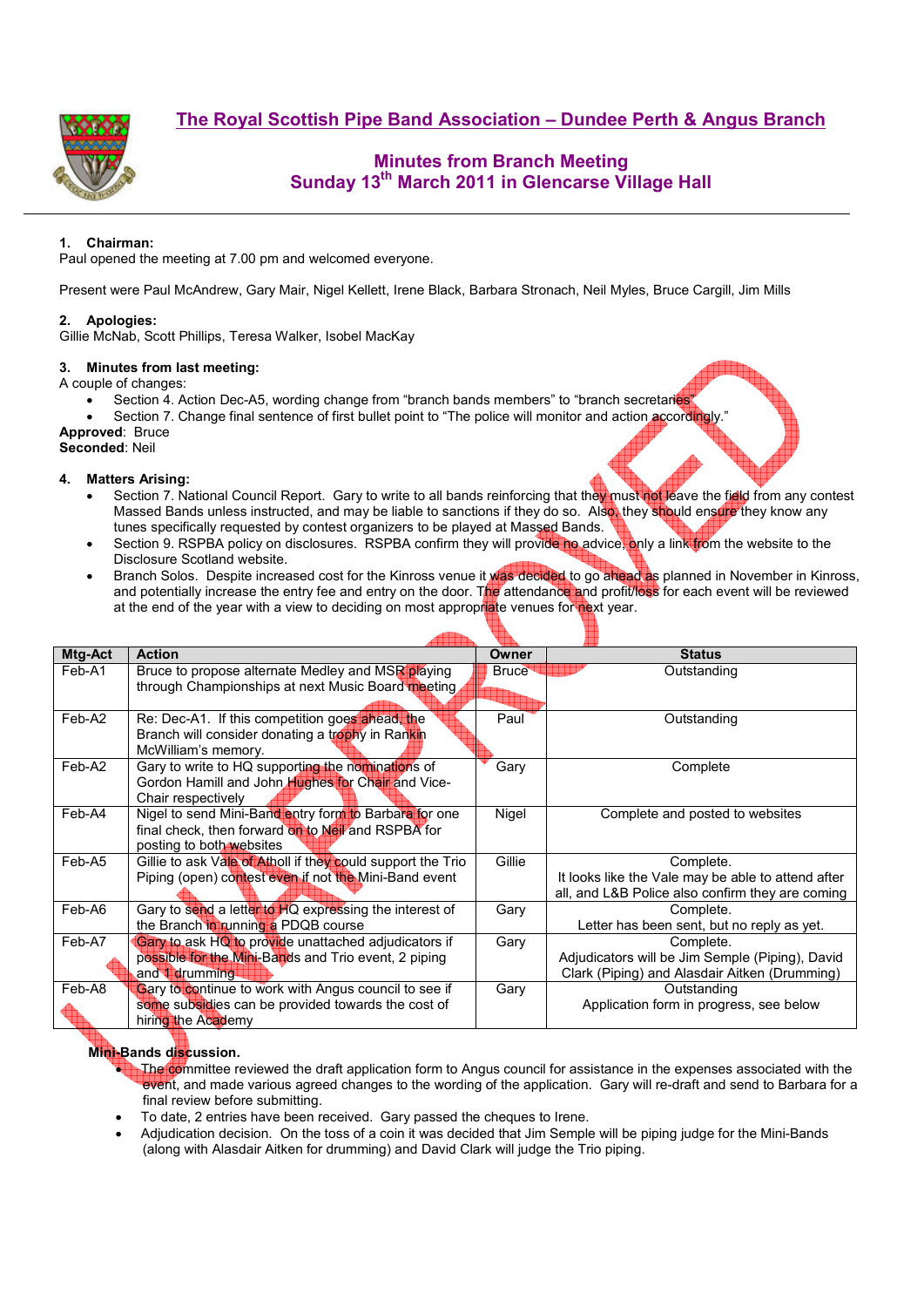



# **Minutes from Branch Meeting Sunday 13th March 2011 in Glencarse Village Hall**

### **5. Correspondence:**

- Email received from a lady, Susan Jensen, in Canada looking for information on the hitherto City of Dundee Prize Pipe Band. The information was passed to Jim Mills who agreed to organize a suitable reply with whatever information he and his contacts at MacKenzie Caledonian can find.
- During the meeting, Nigel received an email from Inveraray & District Pipe Band apologizing that they will not manage to make the Branch Mini-Bands contest.

#### **Treasurers Report:**

[Confidential – available in separate document]

#### **6. National Council Report:**

Paul reported as follows.

- Branch constitution. With the change of the RSPBA to Company Limited by Guarantee, there will be certain changes required to branch constitutions. These will be clarified later.
- All adjudicator's expenses (apart from fees) to be requested from all branch competitions (Strathmore, Perth, Pitlochry, Crieff) and forwarded on to HQ for info.
- Potential relocation of HQ. The RSPBA have produced an informal draft document describing the possible options for a move to a larger, purpose-built site. Paul will make this available to any interested committee members.

#### **7. Music Board Report:**

No music board meetings so Bruce made no report this month.

#### **8. AOCB:**

- Neil mentioned a couple of websites that may be of use to bands for assisting with fundraising. Neil will keep the committee informed as to how well this works for Perth & District, and if it looks useful, we may provide some "hints" on the website.
- Bruce suggested adding to the Branch website the information that the new rule book will shortly be available on the HQ website, and adding a link as and when it is.
- All bands are to be made aware that Registration cards and band prints must be carried at all RSPBA contests. There will be spot checks by National Councilors at competitions this year with potential disqualification for bands not carrying their membership cards and prints and/or fielding players not on their band print.
- Branch solos. Paul showed a mock-up of a certificate to be presented to place-winners for future solo contests instead of medals. It was agreed that this would be acceptable.